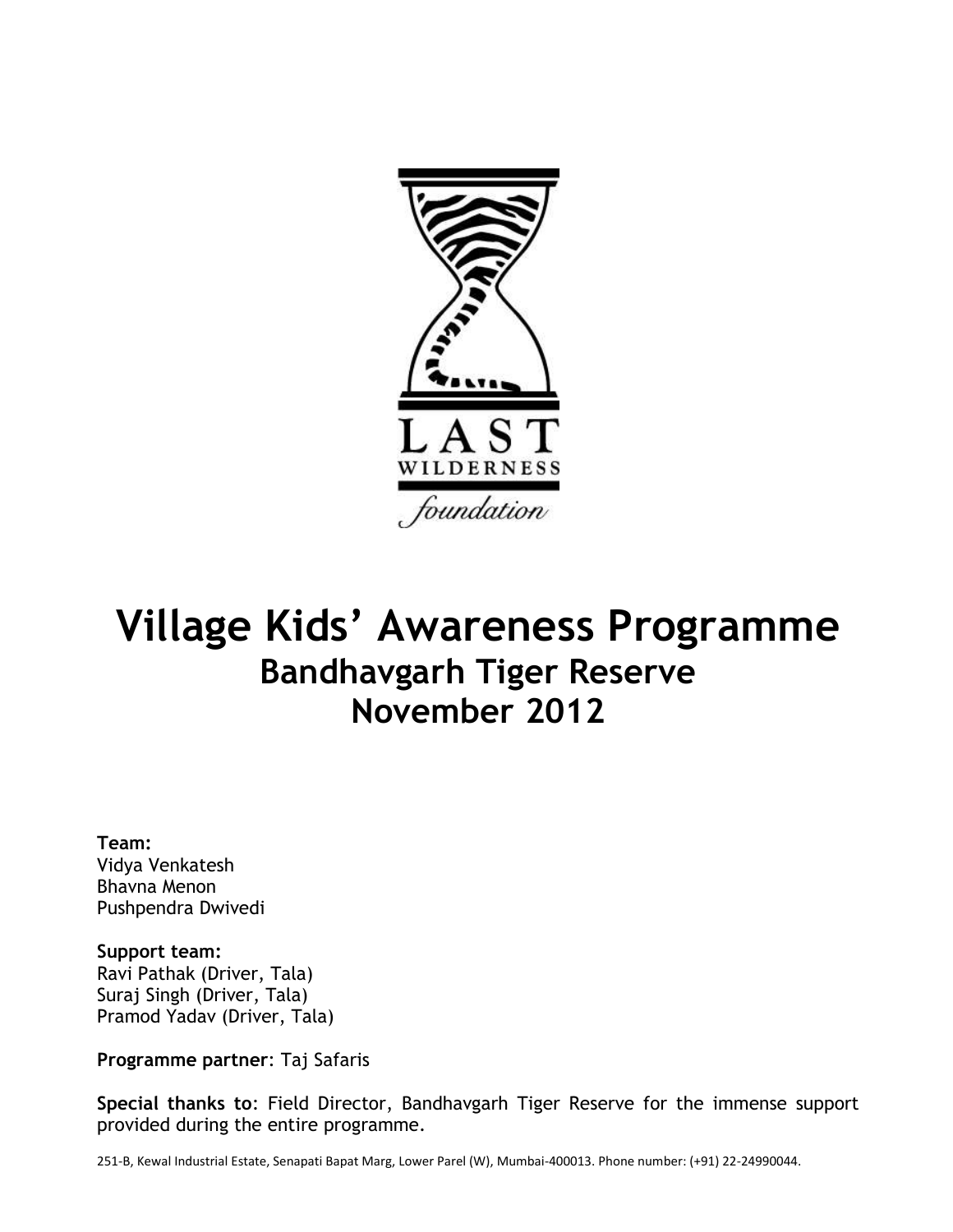

## **Introduction:**

"Aisa dikhta hai kya tiger?" asked Om Prakash Yadav, pointing to the handsome face of a tiger that stared at us from our banner of Last Wilderness Foundation.

Om Prakash Yadav has spent all his life in a village on the periphery of Bandhavgarh Tiger Reserve (BTR) and the truth is that he has never seen a tiger nor an image of this beast.

It is perhaps a common assumption that people living in forests will tend to be mesmerised by the beauty and power that has come to be associated with the tiger. The truth however is that many people have not even seen the tiger. While most of us reading this would associate the tiger as India"s national pride, the villager who lives in proximity with the tiger and has lost his cattle to it cares little for its status as "India"s national animal". Their argument is simple-when their cattle aren"t allowed to feed within the forest, why should the tiger be allowed inside their villages, and therefore, when it does, why should it be spared?

Hence, we, at LWF, believe that to save the forests and the tigers, we must also consider the interests of the people living within. They are as much the custodians of the forests **as**  the rest of us and must be given an opportunity to appreciate and understand the forest better, In keeping with this belief; we carried out the third leg of the awareness session for villagers (previously held between 23-27 April and 6-30 June). Bhavna Menon and Vidya Venkatesh from Last Wilderness Foundation carried out this programme.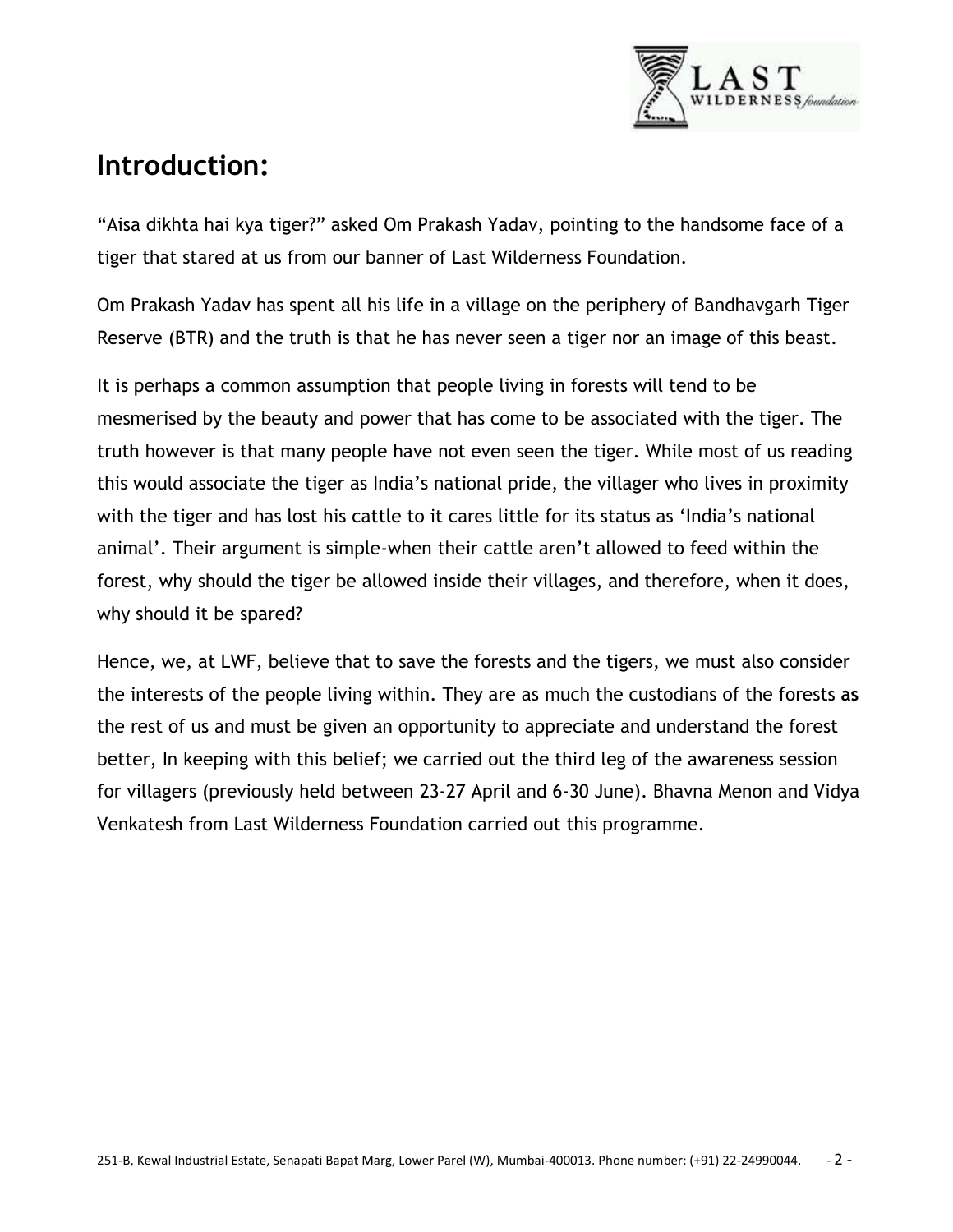

## **The programme:**

The awareness programme, which was held between 23<sup>rd</sup>-29<sup>th</sup> November, 2012 was attended by 238 students and 11 teachers from 4 different villages' viz. Marai Khurd, Malhera, Badkhera and Samarkoini all of which lie in the buffer zone of Bandhavgarh Tiger Reserve.These students are from class 6-8 in schools run by the Sarva Shiksha Abhiyan, a scheme under the ambit of Government of India.





Image 1 & 2: Transportation of vegetables and utensils from Umaria to Marai Khurd.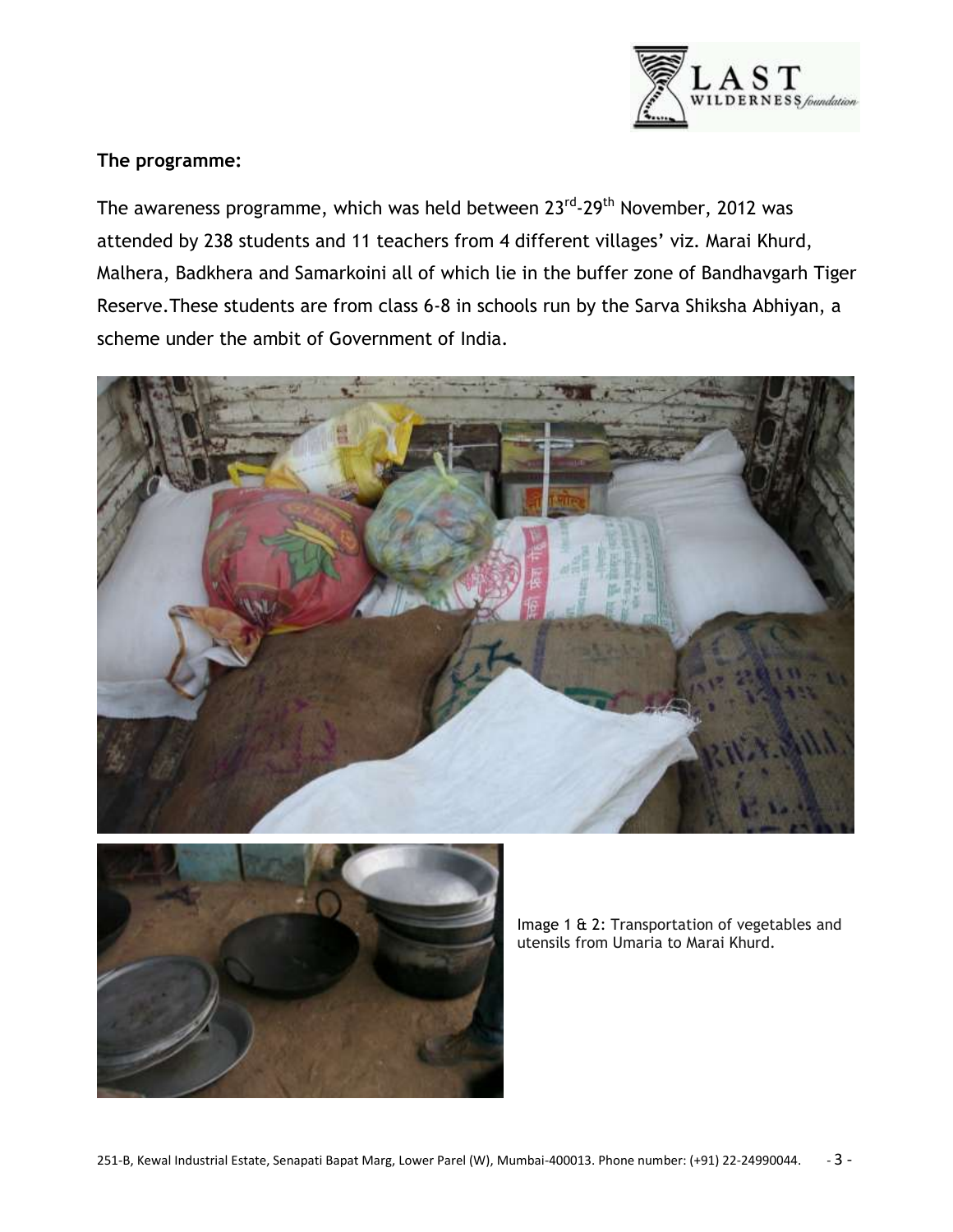



Image 3: School building at Marai Khurd where we learnt, debated and even dined!



Image 4: Working the generator.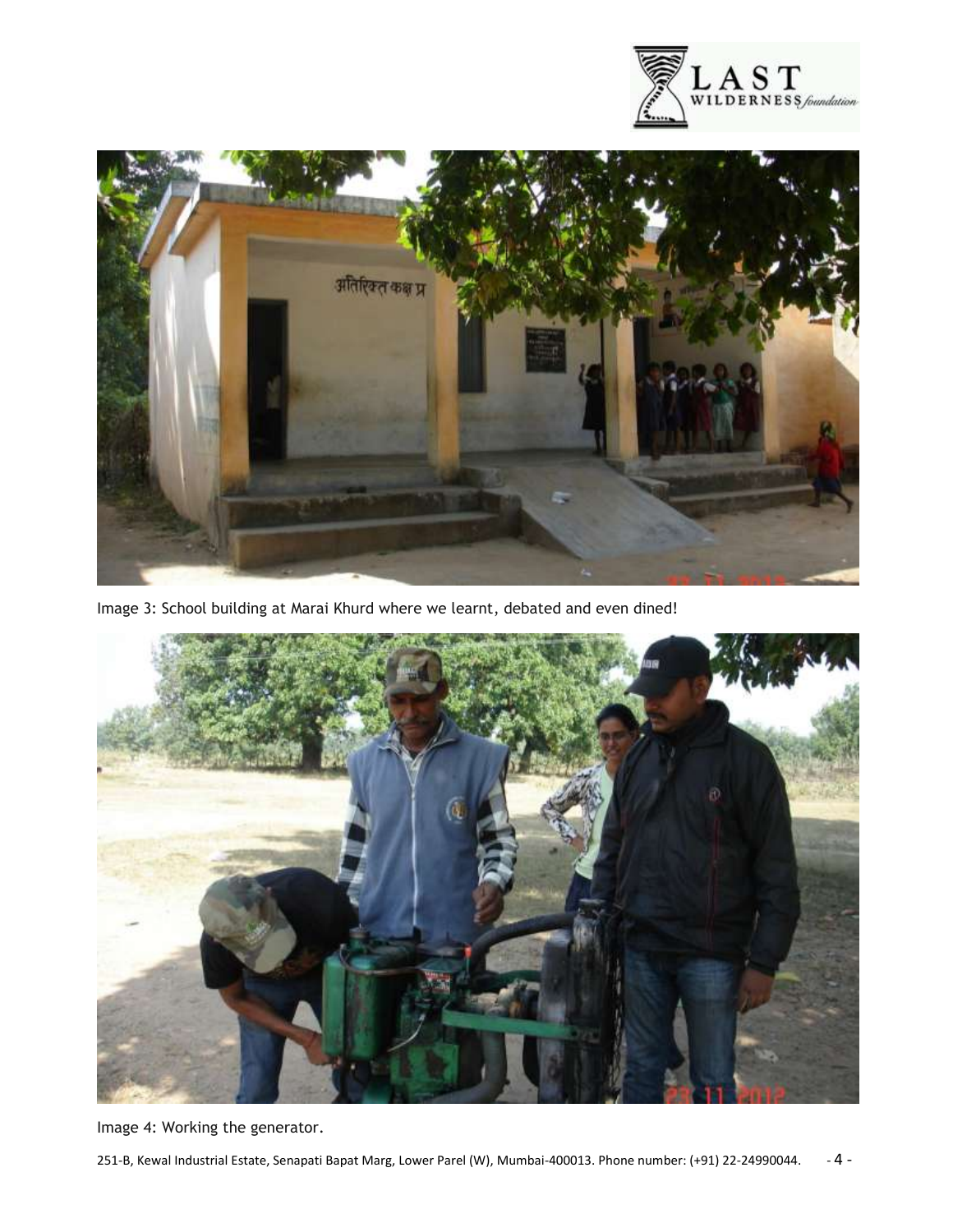



Image 5: Bhavna Menon with the students.

| <b>Session</b><br>date              | <b>School</b><br>location | <b>Students from villages</b>                  | <b>Number of</b><br>students | <b>Number of</b><br>teachers |
|-------------------------------------|---------------------------|------------------------------------------------|------------------------------|------------------------------|
| $Nov-12$                            | Marai Khurd               | Marai Khurd, Gobratal,<br>Marai Kala, Badkhera | 100                          |                              |
|                                     | <b>Badkhera</b>           | <b>Badkhera</b>                                | 21                           |                              |
|                                     | Malhera                   | Malhera                                        | 59                           |                              |
|                                     | Samar Koini               | Samar Koini, Marai Kala                        | 58                           |                              |
| <b>Total number of participants</b> |                           |                                                | 238                          | 11                           |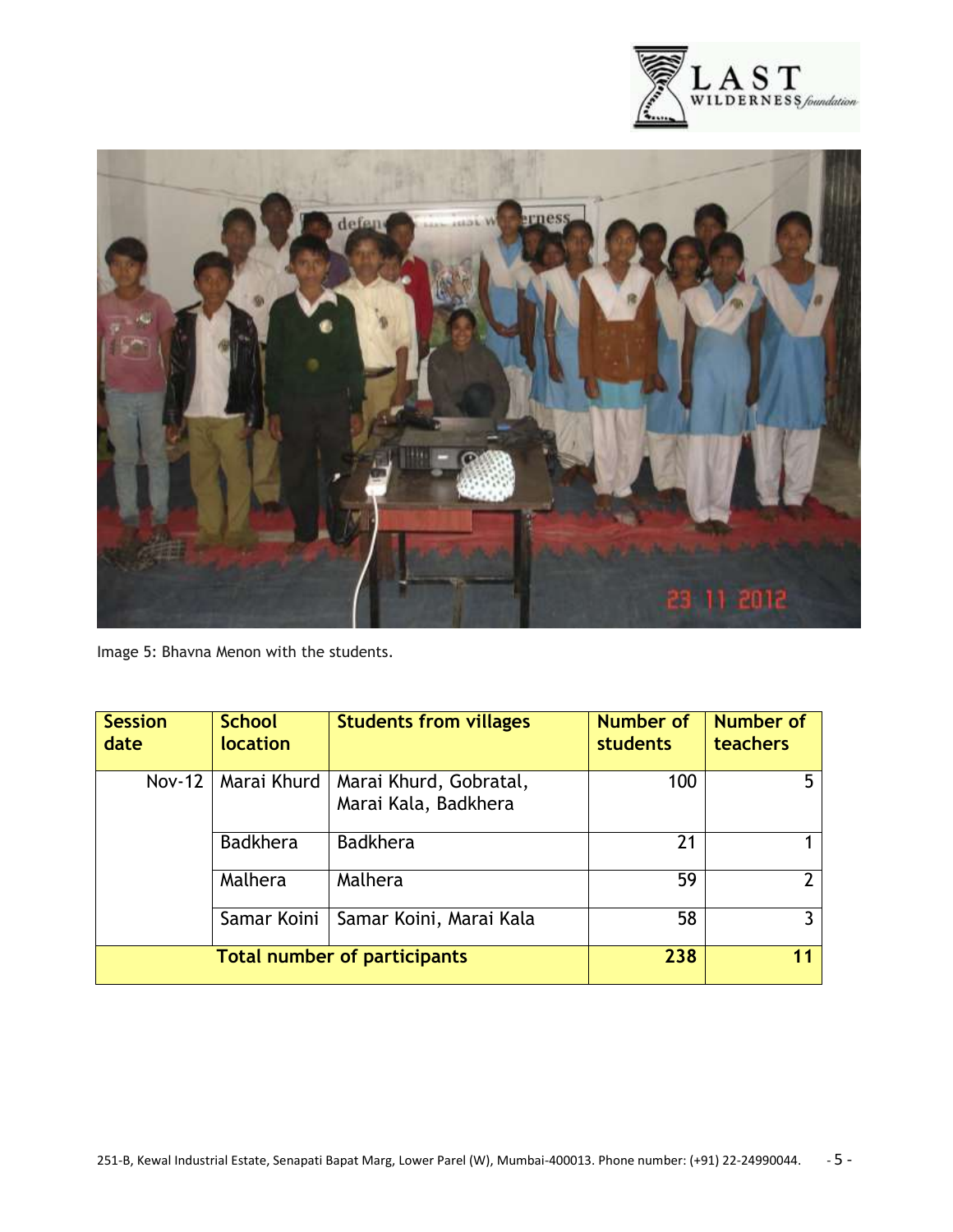



Image 6: Off to the jungle!

It was heartening to note that the students were very well informed about the different trees found in the reserve and were able to identify almost 75% of the trees found in the reserve. Going for a safari was a new experience for them and they were enthusiastic about every sighting right from wild boars to peacocks to the noisy spurfowl on the jungle track!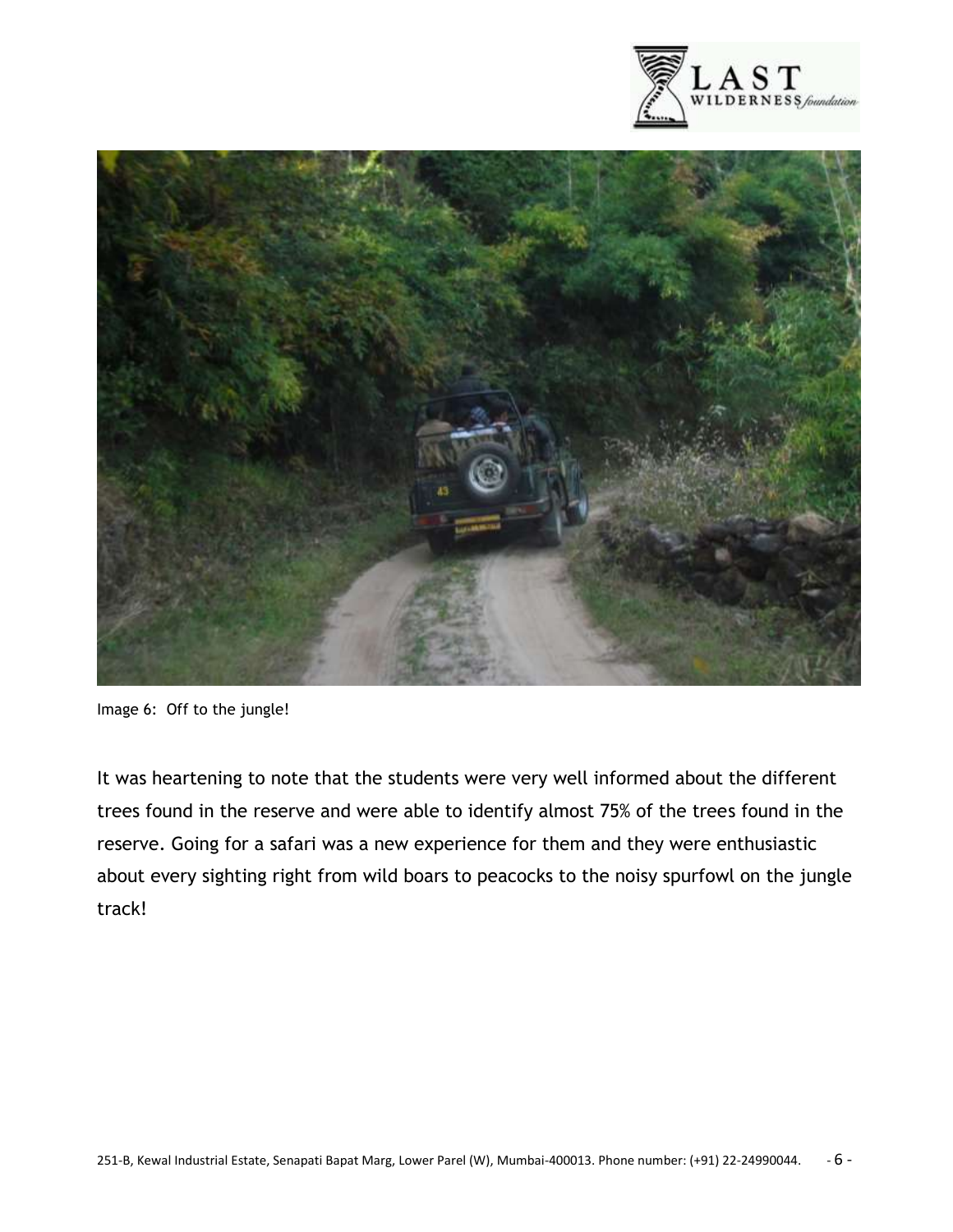



Image 7: Students watching a tiger near Badi Gufa.



Image 8 : Students at Sheshshaiya.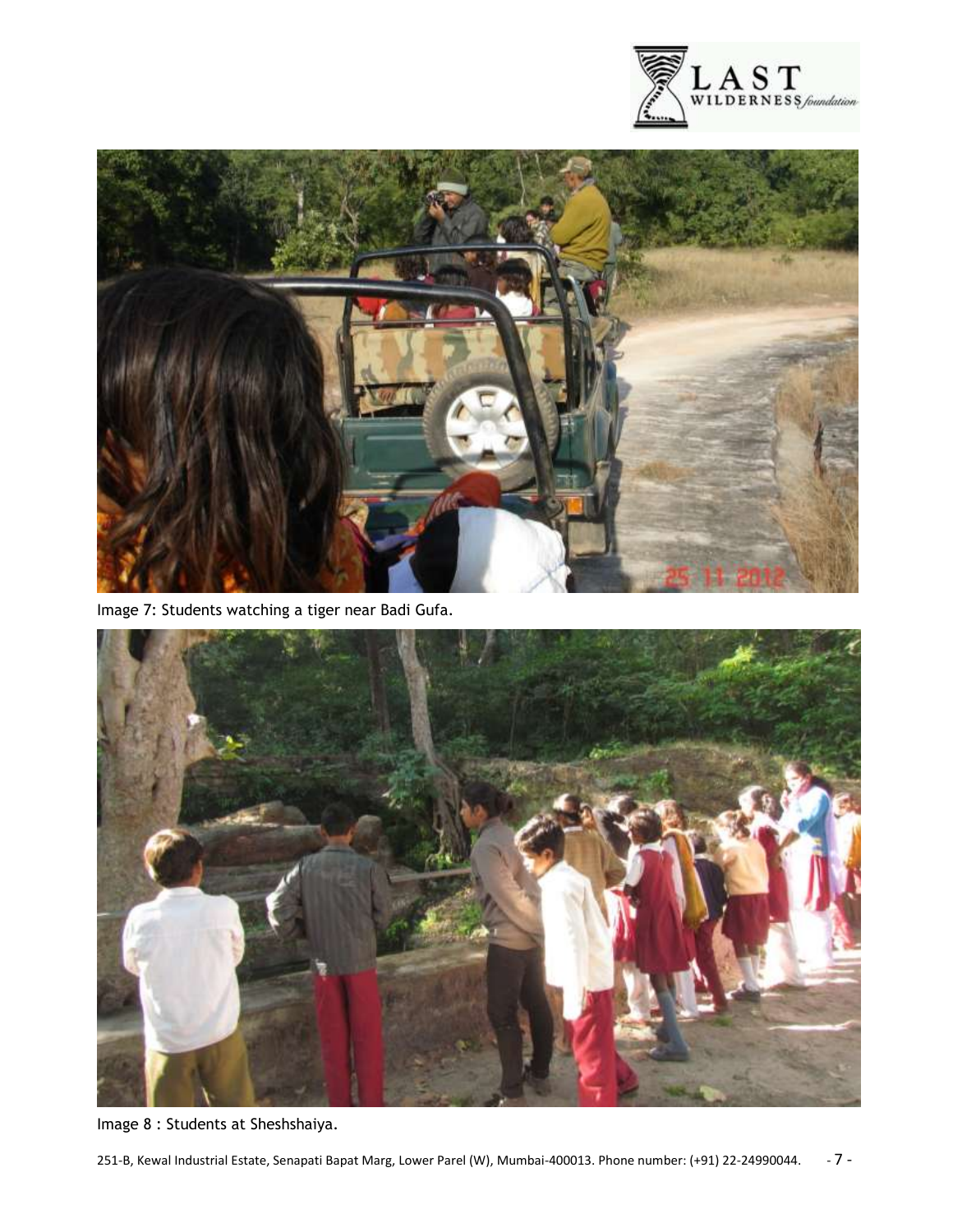



Image 9: Field Director of Bandhavgarh Tiger Reserve interacting with and motivating the village kids.



Image 10 : Students at Badi Gufa.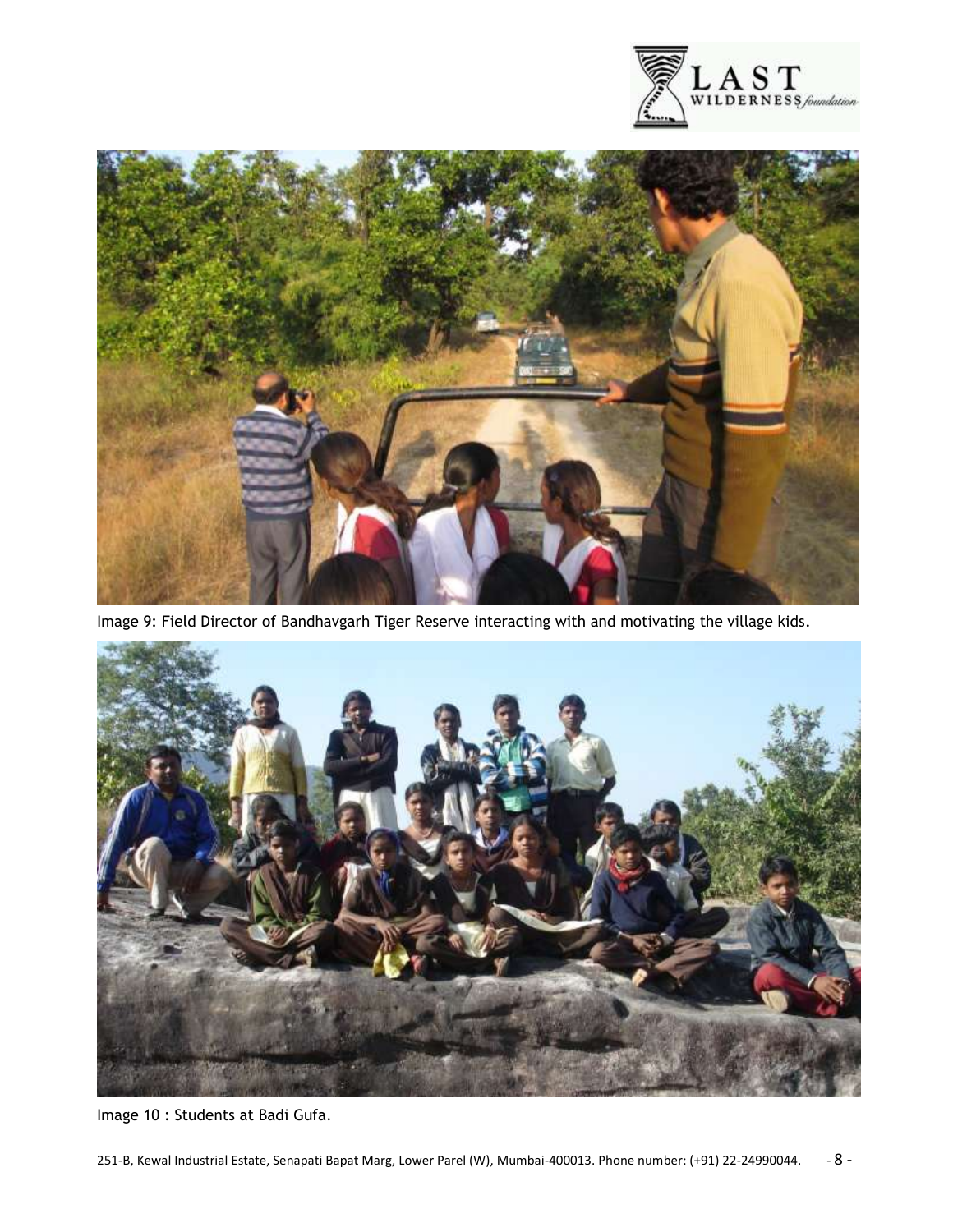

Their level of enthusiasm didn"t wane on not sighting the tiger; instead they made the most of the ride by taking the sights and sounds of the jungle.

Emphasis was laid on the importance of the forests as watersheds for both man and beast by taking taking the students to places like Shesh- shaiya which is the point of origin of the Charanganga river (water source for some villages within Bandhavgarh TR), Andhiyari Jhiriya, which is a beautiful stream passing through the Mirchaini grasslands, Rajbhera dam, which is an important source of water for the animals and a good spot to sight tigers during summers and Badi Gufa which is home to a large colony of Horseshoe Bats.



Image 11: Screening of the movie, 'The Truth About Tigers.'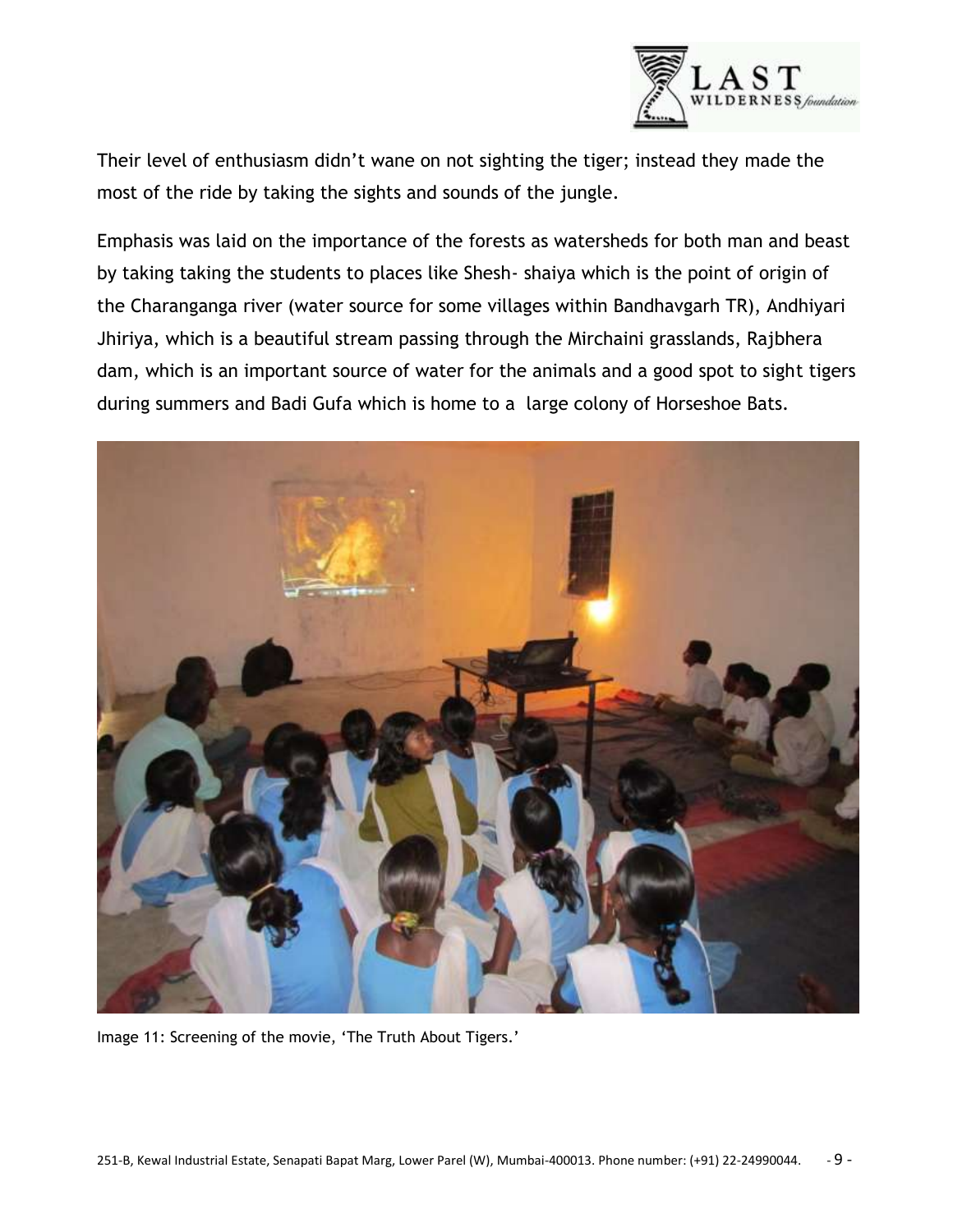

The safari was followed by lunch and an audio-visual screening which primarily helped them understand the apex predator of the forest i.e. the Royal Bengal Tiger, its value to human kind, the challenges faced by this predator and what should be done to save it.



Image 12: Interaction with the students after the screening.

-

At the end of the session, each village was also given a set of four stories (to combat the myths about various wild animals like owls, tigers, geckos and snakes) to put up at their respective schools.\**To acquire a copy of these stories, you can write to us at – [contactus@thelastwilderness.org](mailto:contactus@thelastwilderness.org)*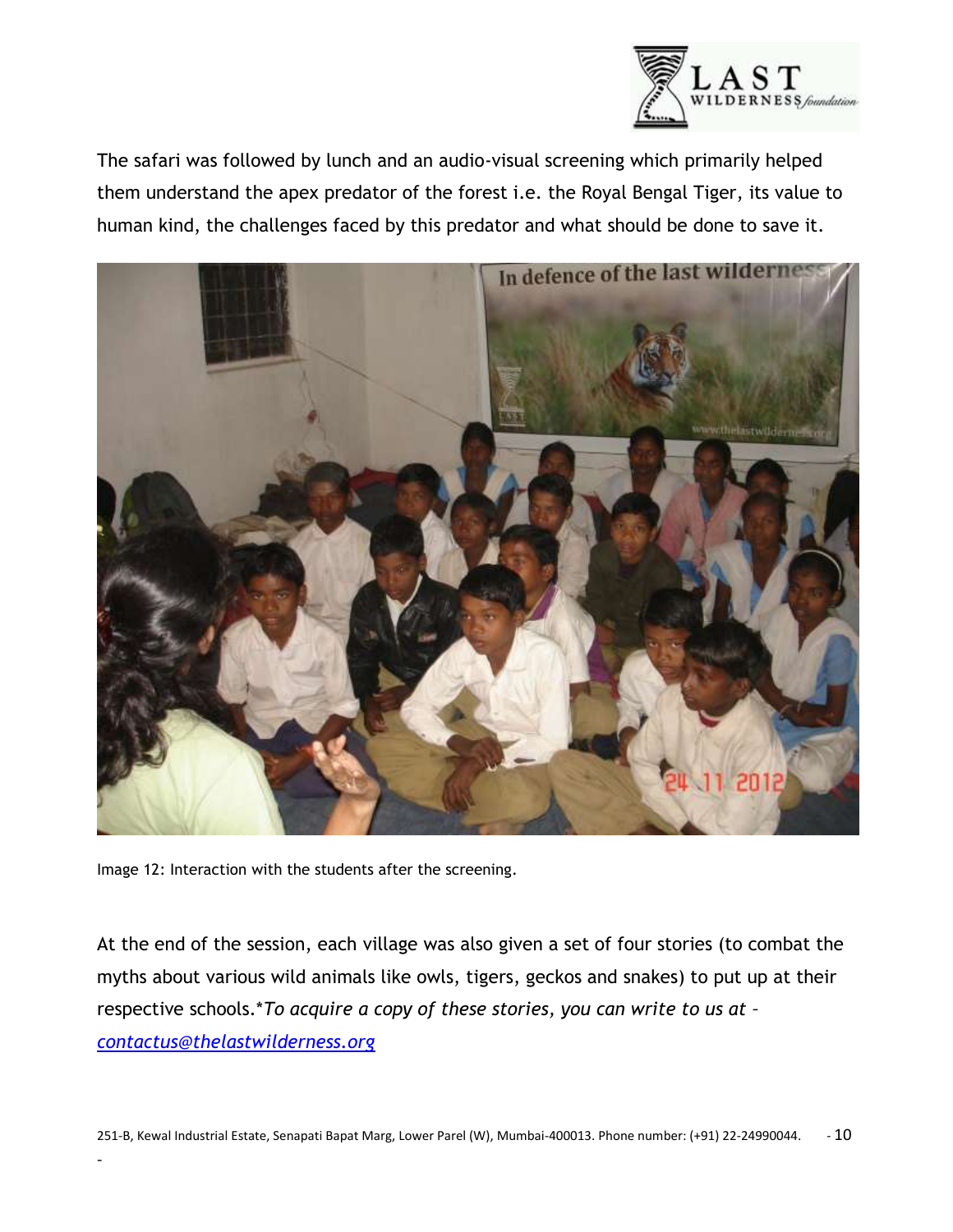



Image 13: Students reading the stories.



Image 14: The set of four stories that was given to each village.

-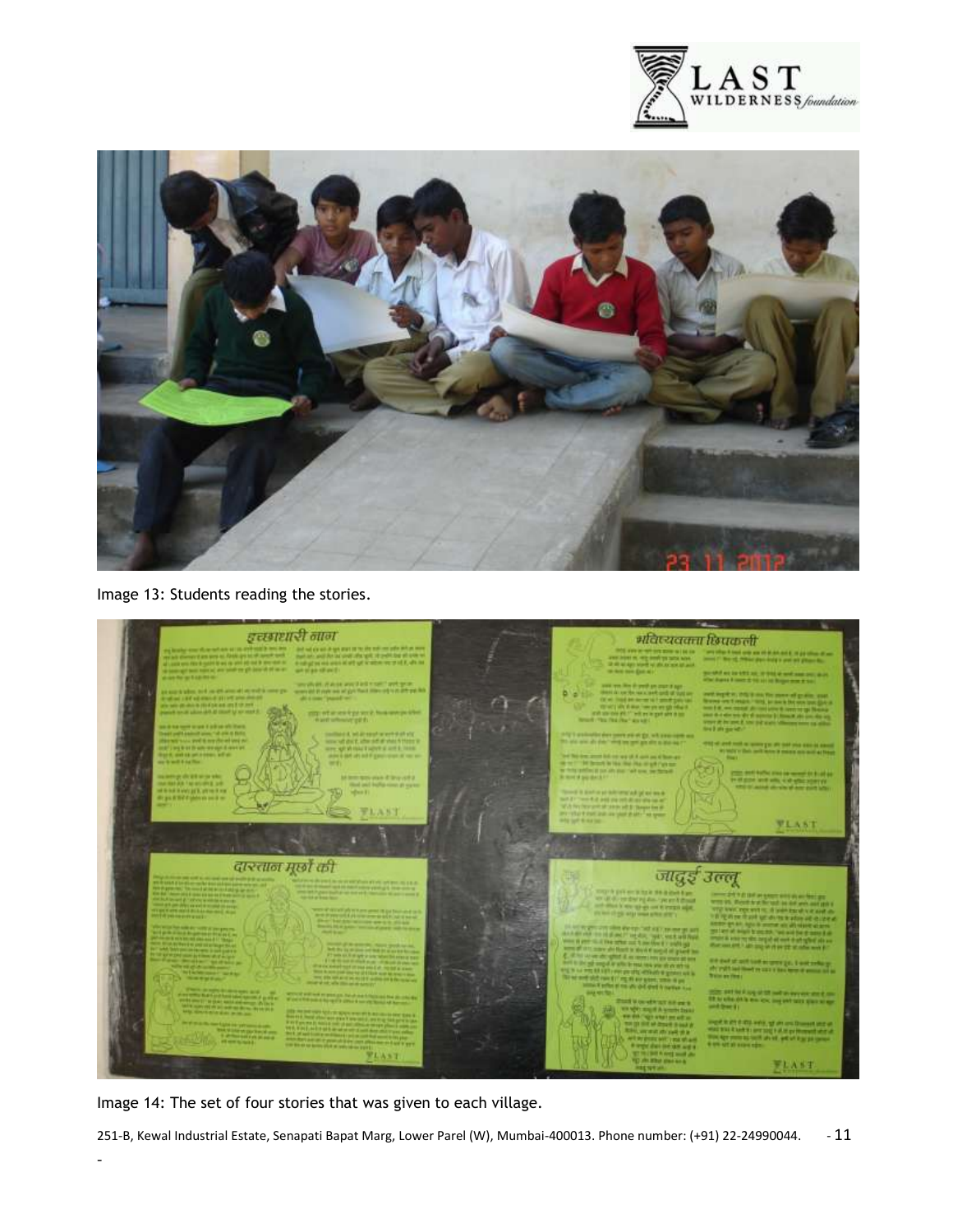

## **Highlights of the session:**

-

- Helping the students appreciate and understand the importance of the reserve by visiting it
- Information about Royal Bengal Tiger like its life-cycle, its food habits, its survival
- Requirements, challenges faced for survival & what can we do to save it.
- The interrelationship/interconnection between forests, wildlife and man. i.e. the need to save the species which in turn will save the forest, which acts as a store house for water which is one of the most important resources for survival of human beings.



Image 15: Team Last Wilderness Foundation! From L-R (Sanju Kewat, Suraj Singh, Vidya Venkatesh, Ravi Pathak, Pramod Yadav, Bhavna Menon, Pushpendra Dwivedi and Ram Kumar Kewat)